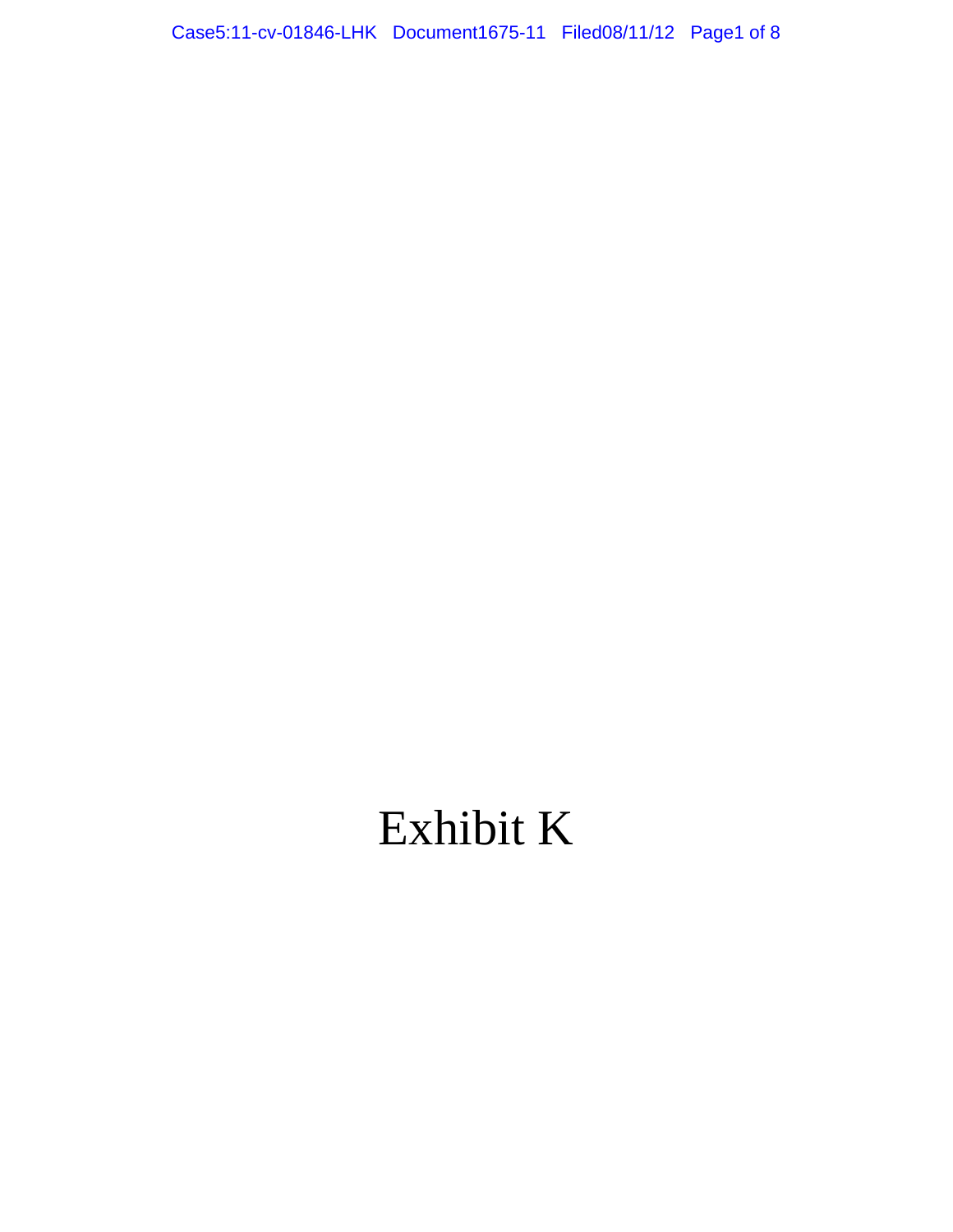#### Pho<del>ne Recognition S</del>urvey Question *Secondary Meaning*

# **"With what company or brand do you associate the overall appearance of this mobile phone?"**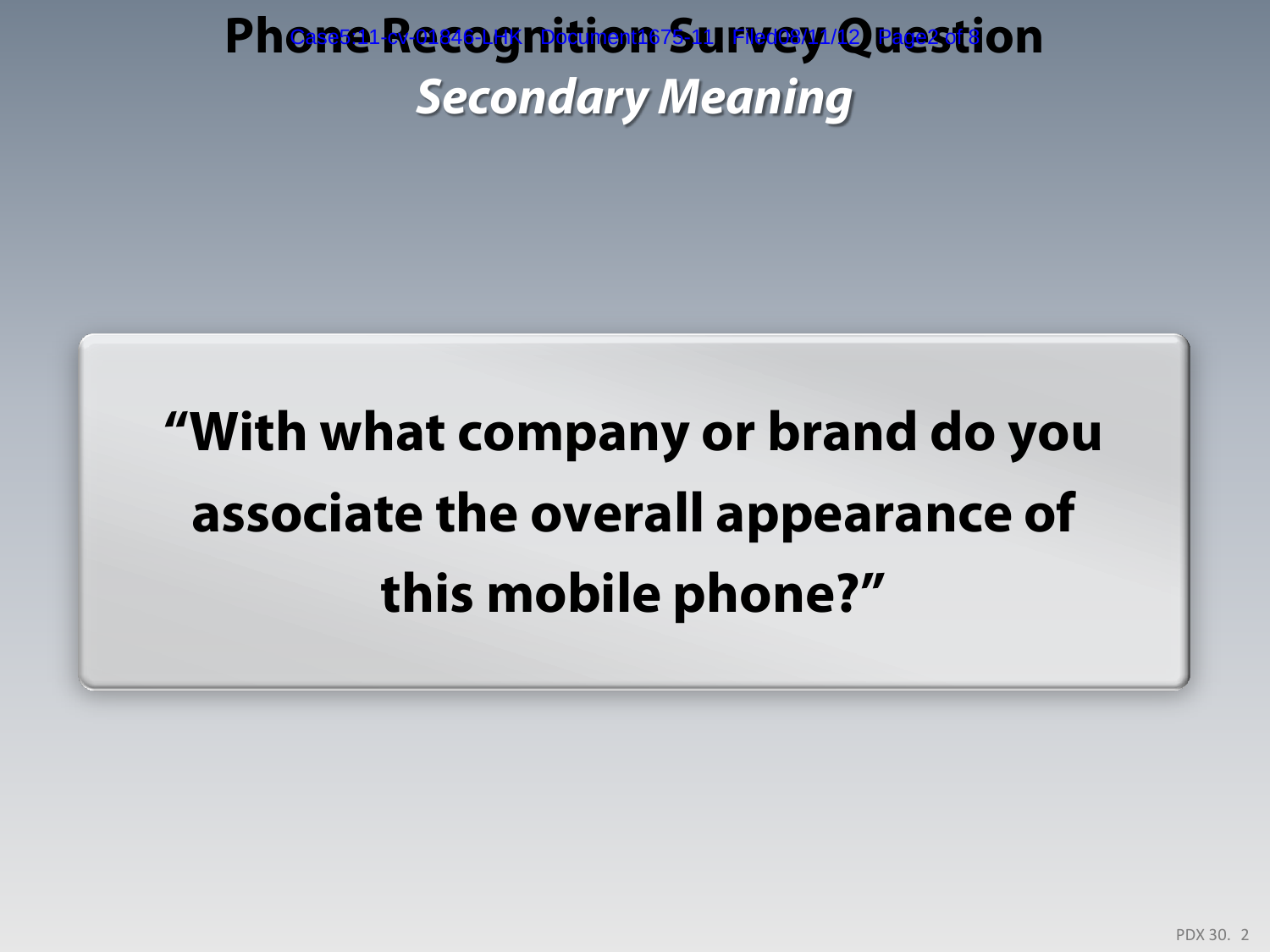## Sum<del>mary of Phone Recognition Su</del>rvey *Secondary Meaning*

| <b>Test</b>                      |                                        |                                     | <b>Control Phones</b>             |                  |
|----------------------------------|----------------------------------------|-------------------------------------|-----------------------------------|------------------|
|                                  | <b>iPhone 3G</b><br><b>Trade Dress</b> | <b>iPhone</b><br><b>Trade Dress</b> | <b>Blackberry</b><br><b>Storm</b> | <b>Sanyo Zio</b> |
|                                  | Item C                                 | Item X                              | Item E                            |                  |
| <b>Associate</b><br>with Apple   | 68%                                    | 61%                                 | 2.6%                              | 4.7%             |
| <b>Minus Control</b>             | $-3.7%$                                | $-3.7%$                             | Average = $3.7\%$                 |                  |
| <b>Net</b><br><b>Association</b> | 64.3%                                  | 57.3%                               |                                   |                  |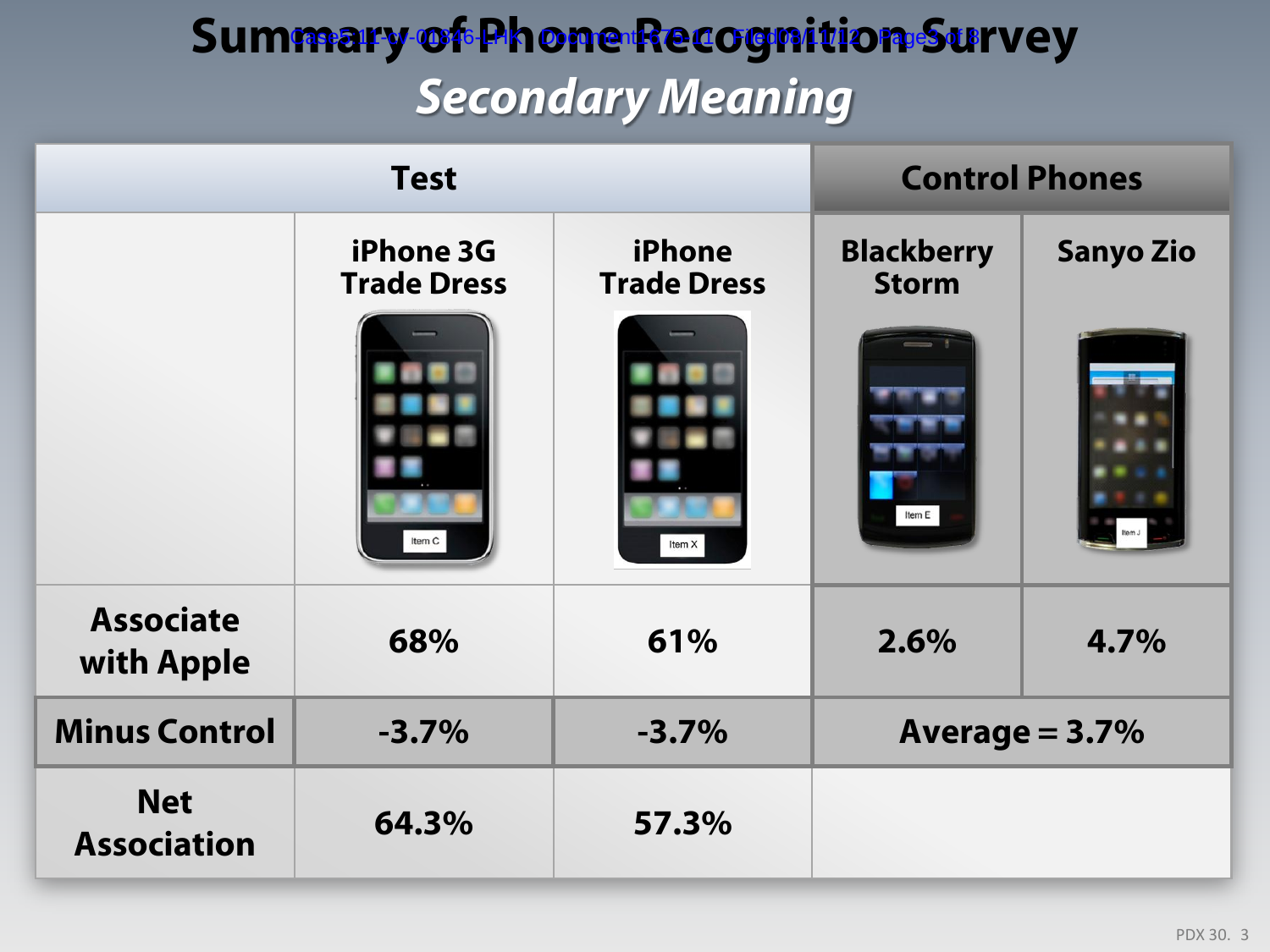#### Tab<del>le</del>t Recognition Survey Question *Secondary Meaning*

# **"With what company or brand do you associate the overall appearance of this tablet?"**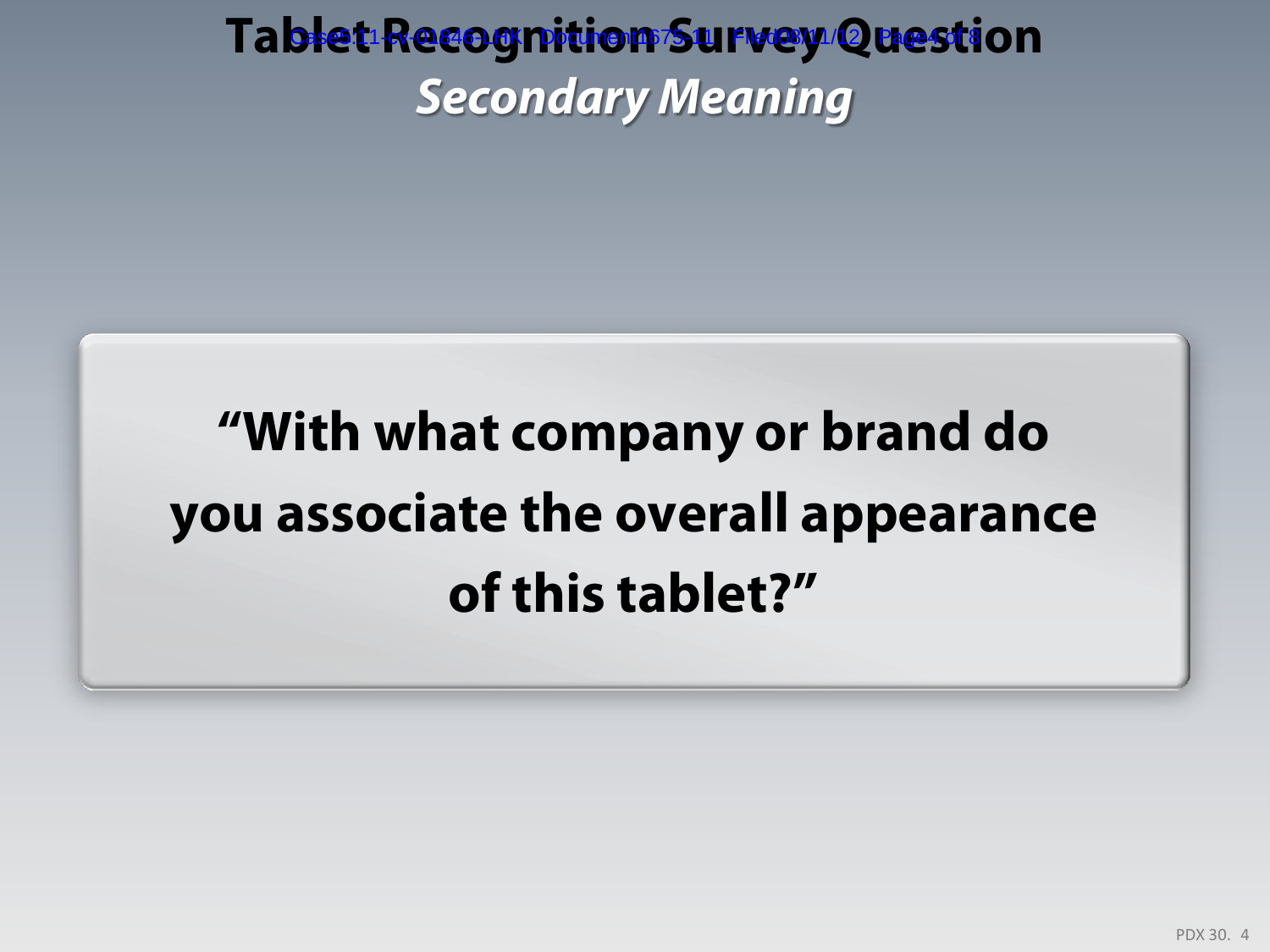### Sum<del>mary of Ta</del>blet Recognition Survey *Secondary Meaning*

| <b>Test</b>                      |                                |                               | <b>Control Tablet Nook</b> |       |
|----------------------------------|--------------------------------|-------------------------------|----------------------------|-------|
|                                  | <b>Head on View</b><br>of iPad | <b>Angled View</b><br>of iPad |                            |       |
|                                  | Item F                         |                               |                            |       |
| <b>Associate</b><br>with Apple   | 57.3%                          | 75.2%                         | 17%                        | 10.8% |
| <b>Minus Control</b>             | $-17%$                         | $-10.8%$                      |                            |       |
| <b>Net</b><br><b>Association</b> | 40.3%                          | 64.4%                         |                            |       |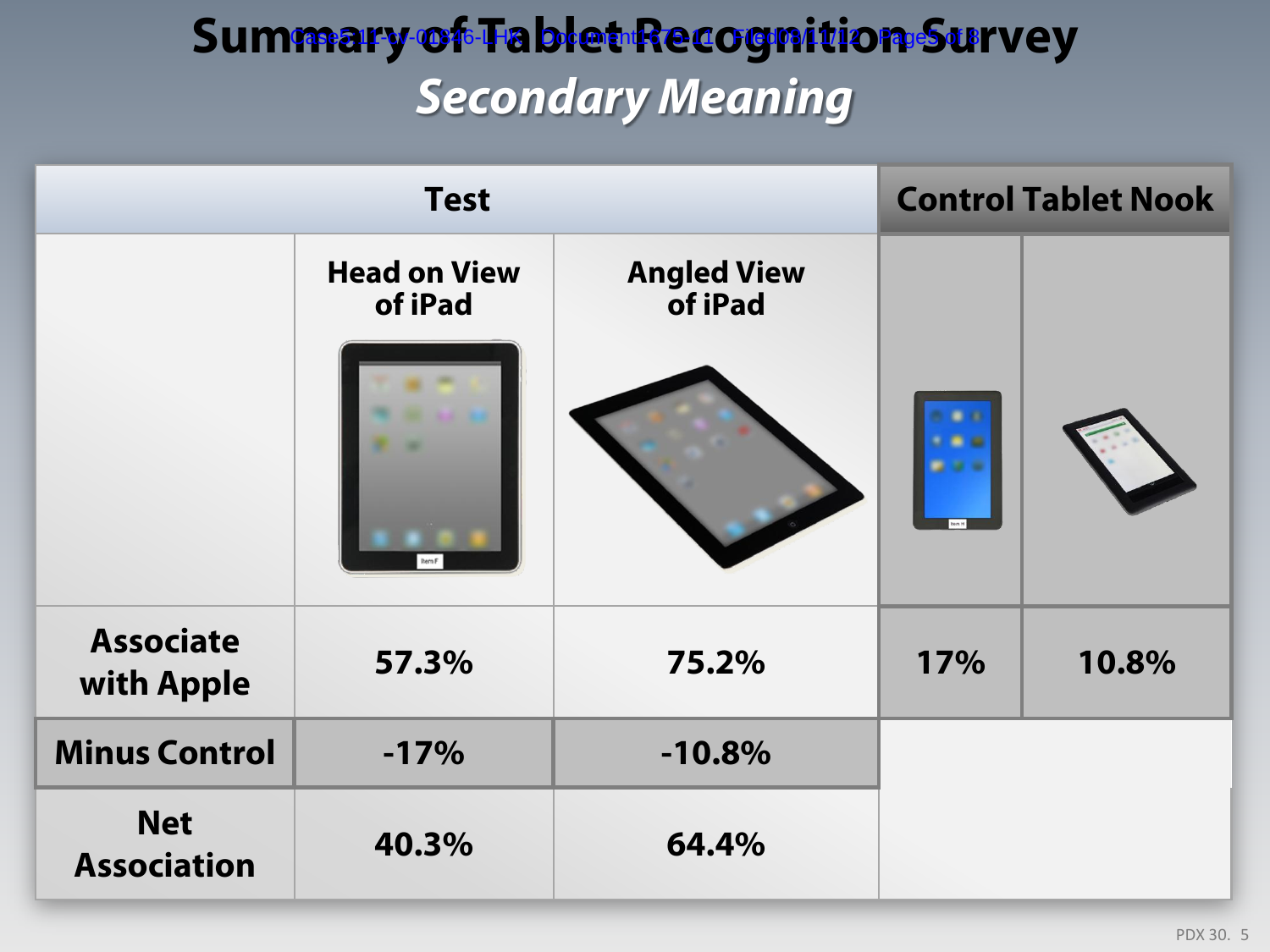#### Timeframe for Analyzing Secondary Meaning for iPhone SAMSUNG

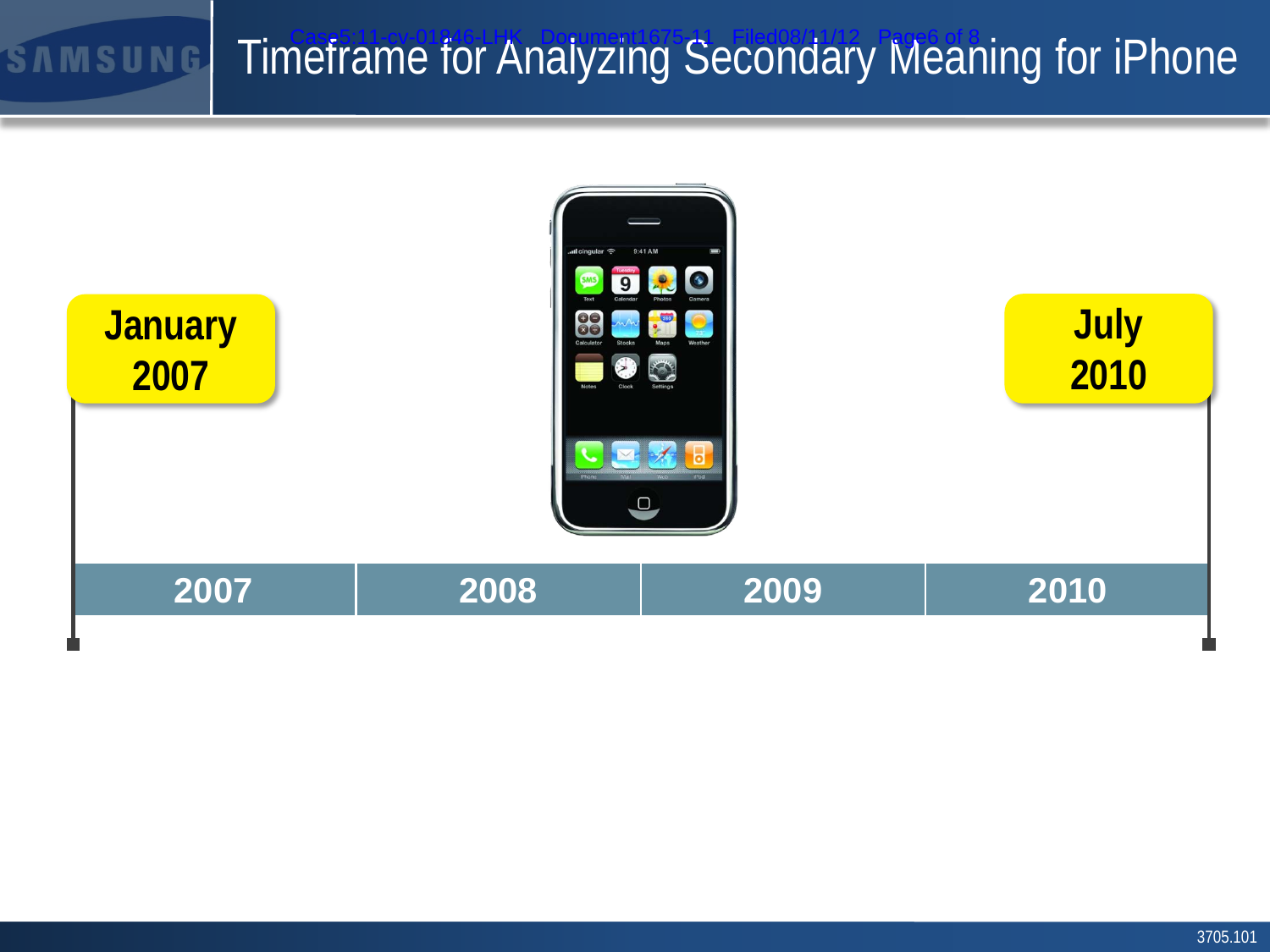# Tablet Study Controls Filed08/11/12 Page7 of 8